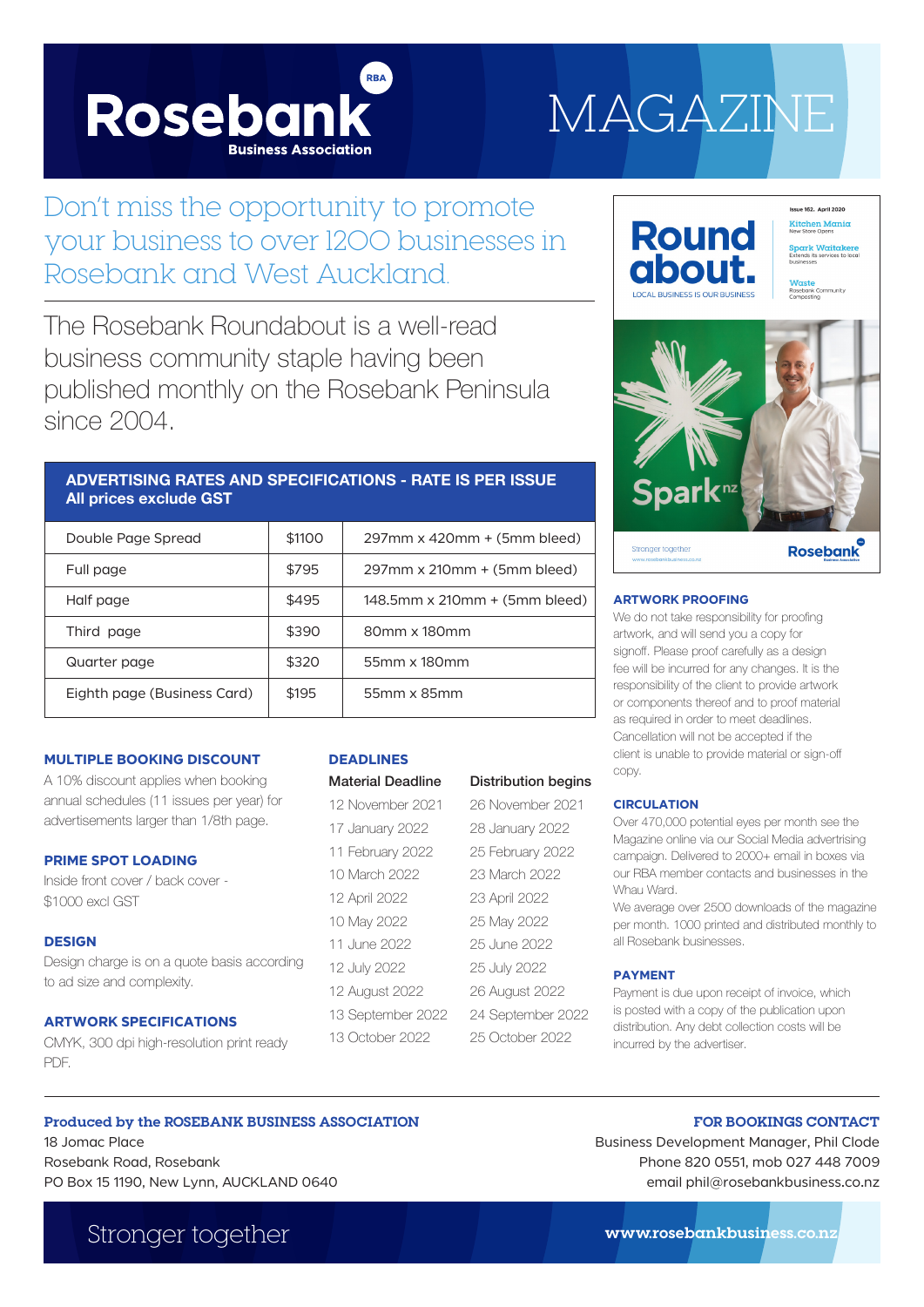

## MAGAZINE

### **ADVERTISING SIZES AND SHAPES**

**SIZES in MM** 



QUARTER PAGE EIGHTH PAGE



#### **Produced by the ROSEBANK BUSINESS ASSOCIATION**

18 Jomac Place Rosebank Road, Rosebank PO Box 15 1190, New Lynn, AUCKLAND 0640

**FOR BOOKINGS CONTACT** Business Development Manager, Phil Clode Phone 820 0551, mob 027 448 7009

email phil@rosebankbusiness.co.nz

Stronger together **www.rosebankbusiness.co.nz**